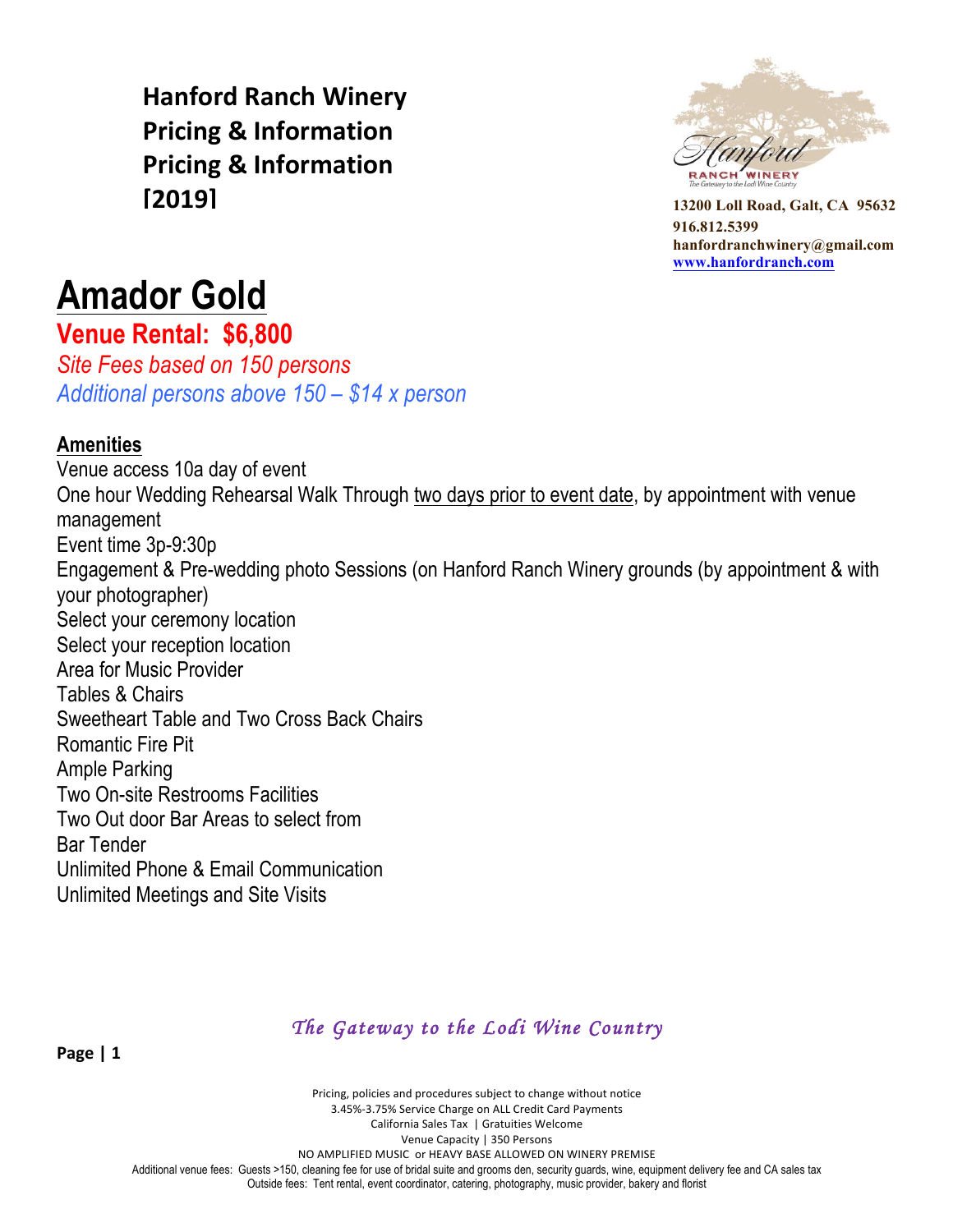**Hanford Ranch Winery Pricing & Information Pricing & Information [2019]**



**13200 Loll Road, Galt, CA 95632 916.812.5399 hanfordranchwinery@gmail.com www.hanfordranch.com**

# **Sonoma Platinum**

**Venue Rental: \$8,800**

*Site Fees based on 150 persons Additional persons above 150 – \$15 x person* 

#### **Amenities**

Venue access at 10a day of event One hour Wedding Rehearsal Walk Through two days prior to event date, by appointment with venue management Event time 3p-9:30p \*Use of Formal Bridal Suite and Groom's Den (10a-2p) Engagement & Pre-wedding photo Sessions (on Hanford Ranch Winery grounds - by appointment & with your photographer) Select your ceremony location Select your reception location Area for DJ/Band Tables & Chairs \*Linens for reception tables Sweetheart Table and Two Cross Back Chairs Romantic Fire Pit Venue staff to provide table setup, breakdown and after event cleanup (venue furnishings only) Ample Parking Two On-site Restroom Facilities \*On-site Shuttle Service Bar Tender Out Door Bar Unlimited Phone & Email Communication Unlimited Meetings and Site Visits

#### *The Gateway to the Lodi Wine Country*

**Page | 2**

Pricing, policies and procedures subject to change without notice 3.45%-3.75% Service Charge on ALL Credit Card Payments California Sales Tax | Gratuities Welcome Venue Capacity | 350 Persons NO AMPLIFIED MUSIC or HEAVY BASE ALLOWED ON WINERY PREMISE Additional venue fees: Guests >150, cleaning fee for use of bridal suite and grooms den, security guards, wine, equipment delivery fee and CA sales tax Outside fees: Tent rental, event coordinator, catering, photography, music provider, bakery and florist